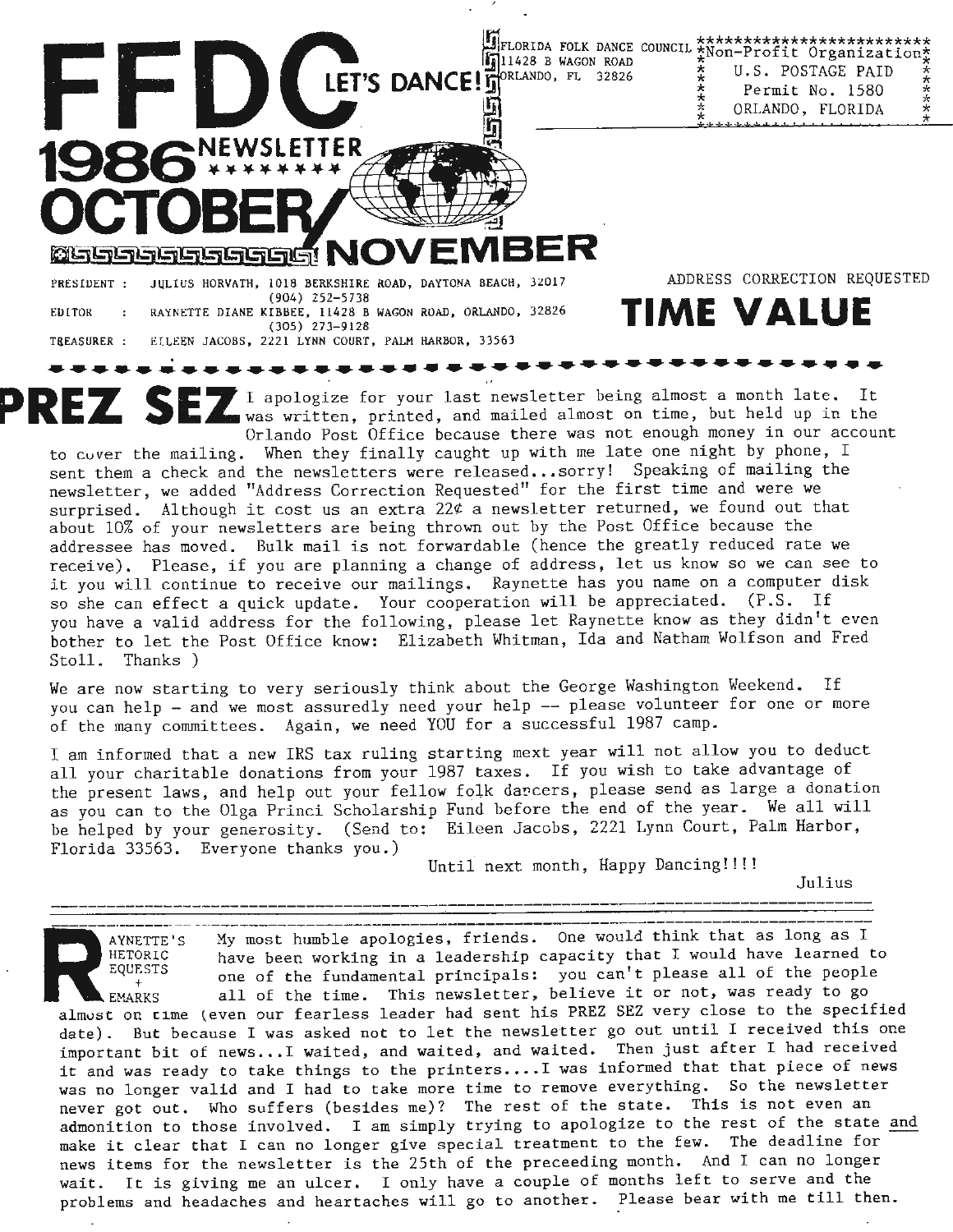ORMOND ODDS AND ENDS



With summer over, our exhibition group is back to regular rehearsals, costume making, and performances. A lot of work, but also a lot of fun.

Thanks to George and Onie Senyk and their group for their visit and the showing of their new film on African folk dances. [See a brief description below.] We all had a great time.

We still haven't received a firm date for our workshop in Transylvanian folk dances but we expect it to be in January or February '87. More later.

We recently held an election of officers and those who were railroaded, I mean, elected were: President: Ken Weidler; Vice-President: Mary Lou Deeley; Secretary: Gail Burroughs; Treasurer: Gloria Mikula. Chairmen: Program - Ildico Kerwood, Performing group - Elizabeth Seirs, and Historian - Ruthie Ruppert. We are all looking forward to a fantastic year.

It is with mixed emotions that we say farewell to Sharon Herman, who is leaving us for a year in Israel. When not folk dancing, she will be helping multiple handicapped blind to walk and become more self sufficient as she has been doing at the Conklin Center in Daytona Beach. We wish her well and look forward to her return with the thousands of new Israeli dances she will learn there.<br>
Until next month ..... OBIFD

## §§§§§§§§§§§§§§§§§§§§§§§§§§§§§§§§§§§§§§§§§§§§§§§§§§§§§§§§§§§§§§§§§§§§§§§§§§§§§§§§§§§§§§§

THE TAMPA FRIENDS OF OLDE TYME DANCE We meet the second Saturday of every month at the Roy B. Haynes Recreation Center in Northern

Tampa. Live music is provided by members of The Wind That Shakes the Barley, a band that plays traditional Scottish, Irish and English tunes. Caller Cubby Whitehead walks the dancers through each dance before the music starts, so no experience is needed. For more information, call Craig, 831-7350 ro Kathy, 839-3649

§§§§§§§§§§§§§§§§§§§§§§§§§§§§§§§§§§§§§§§§§§§§§§§§§§§§§§§§§§§§§§§§§§§§§§§§§§§§§§§§§§§§§§§

FROM DON AND JACKIE DAVIS Just a note on our dance activities up north this summer. Pinewoods Camp at Plymouth, Mass. has added an English-

Scottish session which we attended in early July. It was very good and exposed many English dancers to Scottish and visa versa. It also included a vintage dance class by Marianne Taylor who taught among other things, "Rio Tango," by Richard Powers. We also attended the week of English dancing at Pinewoods. In addition to many varieties of English dancing, country, morris, sword, and clog, they also had three classes a day in vintage dance, Rengency, Ragtime, and ballroom. We attended the first two. Regency is a dance from the period around 1815. Richard Powers and his partner, Melanie Cougarstar are apparently the latest rage at dance camps but are all .booked for at least a year. (Too bad for our President's Day Weekend, 1987.)

Among our other accomplishments, we looked up the author's (Pat Shawn's) version of the English dance, Bare Necessities. This dance is done two different ways in Florida, causing problems at times. So here is how it appears in his book, Muschamps Mushrooms, and I am enclosing a photocopy of it. The part in question is the very end of the dance.

When we decipher our notes on Rio Tango, we will send you the instructions for it also. For those who attend English Country at the Baizans', we have looked up Parson's Farewell so we can now teach all 96 bars of the dance with no missing peieces. See you all soon in Florida.

-~- **Example 3 and Service Service Council Dues \$5.**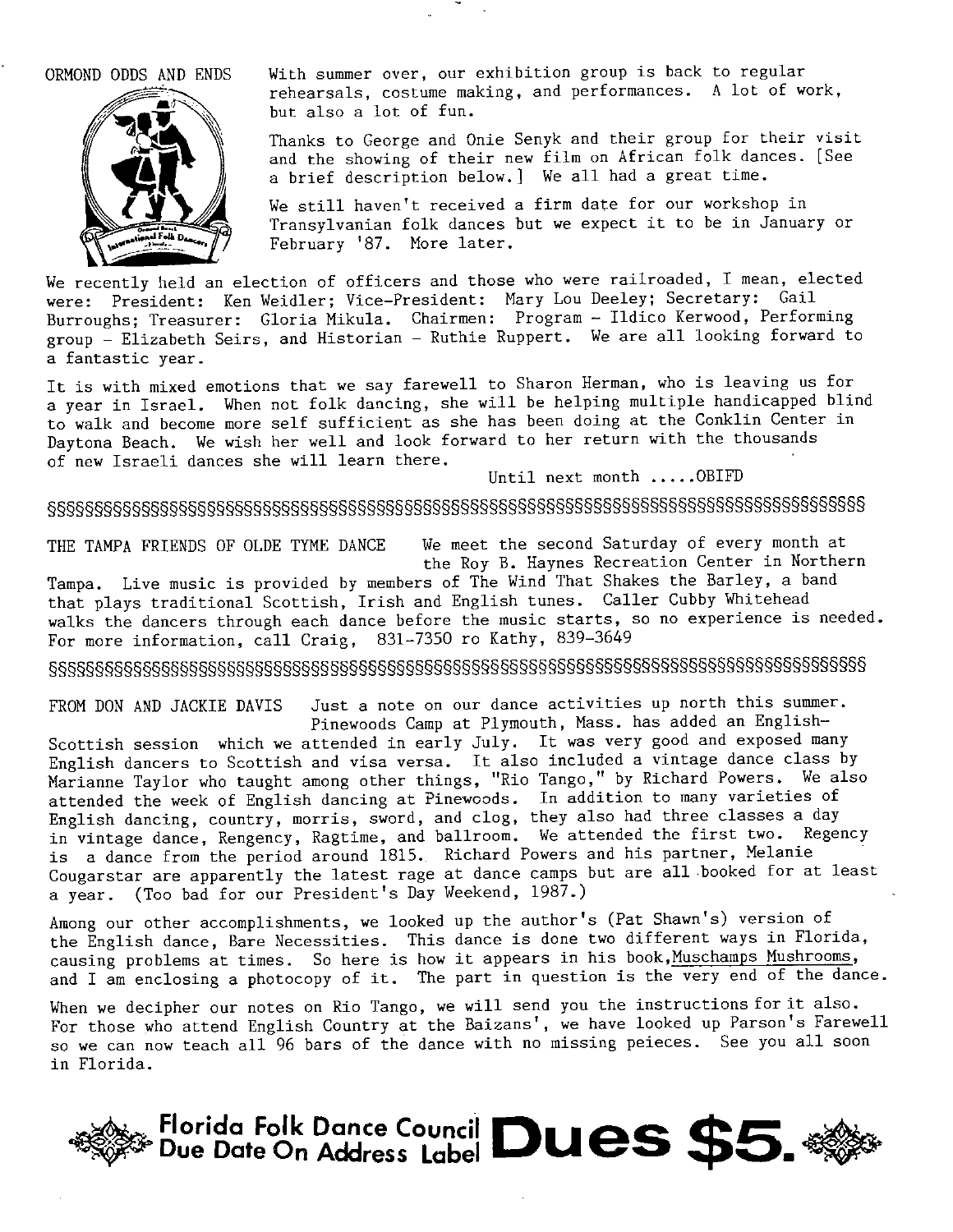

### BARE NECESSITIES

*Muschamp's Mushrooms Round for* **3** *couples, ~altz time 3(AABC)* 

Al--Women right hand star; men left hand star.  $\underline{A2}$ --Facing partner, grand chain halfway; meet partner with left hand; men turn women under joined hands, Cw ending in ballroom position, pointing toward center. B--2 chasses to center (2 bars); facing out, balance away from and towards partner (2 bars); in ballroom position chasse out (2 bars); facing center balance away from and towards partner, ending in ring (2 bars). C--Circle half**way (4** bars). Gypsy right shoulder with partner, continuing past own place, passing original corner right shoulder and turning right to new place and partner **(4** bars).



#### TRIBAL DANCES OF WEST AFRICA

Directed and narrated by Dr. Ralph Piper, University of Minnesota, 1970. Dances performed by the dance Ensemble at the Institute of African Studies, University of Ghana, in authentic costuems and using authentic musical instruments.

- I AKAN AUITE
- II KUNDUM harvest festival of Nzema and Ahanta people
- III SIKYI Ashanti social dance, Kumasi
- IV BAMBAYA man's dance, Dagbani, Nigeria
- V SUITE for Donno and Brekete drums
- VI DAHOMEY SUITE, ADZOGBO of Anaho people

The music is clear and sharp. Insturments include flutes, gongs, gourds and drums (Atumpan talking durms, from or bomaa, donno, frame and brekets) . [NOTE: This was the movie shown by the Senyk's ---worth seeing. Ask him to show it to your group. Julius)



**a** saddened by the news of the sudden death of Ginny Corwin. We wish to extend our deepest sympathies and **X** support to her husband, family and **17.**<br>•**'1** friends.<br>◇ <del>- コマイキングスインクスイングスイングスイングスイ</del>ンプ

<del>्</del>ले म्हण्ड्रबम्ह्यस्<del>द्रबम्ह्यस्द्रबम्ह्यस्त्र महारा</del>द्रबम्हा

CALENDAR OF EVENTS

\*\*\*\*\*\*\*\*\*\*\*\*\*\*\*\* George Washington's Birthday Weekend Camp

#### February 13-16, 1987

NOTE: if your club or group is planning some activity and you would like to publicize CALENDAR, just drop me a line (carefully addressed). If I have room and it is appropriate, I'll be happy (grateful) to include it.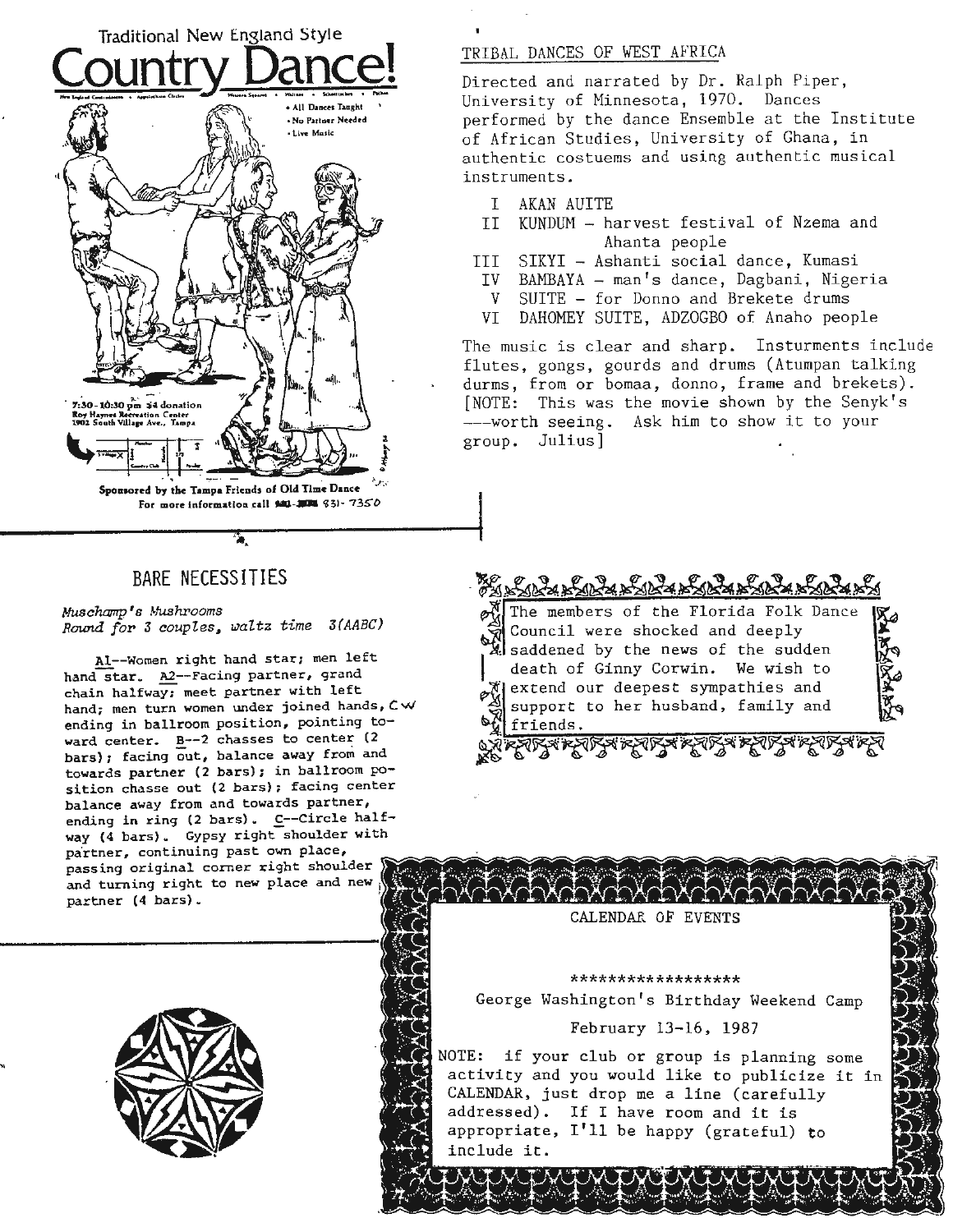TAMPA TRIVIA Tampa mourns the untimely death of our Chuck Setlow. He was a vibrant, committed dancer, a fine, fun friend. He will be missed by all of us, and I'm sure by people in the folk dance community all over the world.

But when God takes away, he also gives. Entering the world are Judith and Ernesto's two new grandchildren. Austin Michael Chase was born on June 10, weighing in at 9 lb 5 oz to Roxana and Ron Chase; and Kirsten Danielle Robinette was born on July 25 at 8 lb 1 oz to Corey and Eric Robinette. Double congratulations to all!

Everyone has been travelling! Betty Dowd was in Russia. Bill Schwartz went to Israel , then upon his return, Joe and I went! Now I can relax, stop nagging Joe and be happy. The folk dancing was the biggest disappointment, the country was fantastic. I'll tell you all about it in person...We followed up our trip to Israel with a week in London, where we bumped into Anna Trakas (talk about your small world!). Maria Pasetti is back from China, then Miami, then on her way to San Antonio for an Air Force reunion, followed by a trip to Ontario for an Italian conference -- arts, games, songs, dance, cooking, October 31 - November 1-2. If anyone wants further information on this, call Maria, she has a brochure which she read to me. It sounds fantastico! Bonnie travelled in the U.S. this summer instead of her usual out of the country jaunt. Bert and Rosanne spent some time in their cabin in N.C. Bobbi went to her high school reunion and had a fabulous time looking svelte and gorgeous as usual. Channah Schreiman was in Mexico. [SPECIAL NOTE:

We all went on a bike hike together, which really was also a goodbye to Colleen and Fred who are moving to Blacksburg, VA where he will go for his PHD and she will teach. We will really miss them. They have been very active members, both playing and dancing and as good friends. But there's dancing in Virginia!

On the dancing side of things, we're performing at a Tampa Ballet function; in Orlando later; and have a German round coming up soon, so we're busy into rehearsals. Our Country Dance group which meets monthly is doing really well, with good attendance, and the Israeli group on Wednesdays is picking up. We started with 3 and we now manage to have at least  $10 -$  and upwards to 15 each time.

And that's that, for now! L'hit ra'ot! (See ya in Hebrew, I'm practicing!) \*\*\*\*\*\*\*\*\*\*\*\*\*\*\*\*\*\*\*\*\*\*\*\*\*\*\*\*\*\*\*\*\*\*\*\*\*\*\*\*\*\*\* \*\*\*\*\*\*\*\*\*\*\*\*\*\*\*\*\*\*\*\*\*\*\*\*\*\*\*\*\*\*\*\*\*\*\*\*\*\*\*\*\*\*\*\*\*\*\*\*\*\*\*\*\*\*-iH:·\*\*\*\*\*\*\*\*\*\*\*\*\*\*\*\*\*\*\*\*Terry \*-H-\*\*\*\*\*\*\*\*\*\*\*\*\*\*\*\*\*\*\*

NEWS FROM THE SPACE COAST Both the Space Coast Folk Dancers and the Space Coast Scottish Country Dancers started the 1986/87 season just after Labor Day. In addition, Onie and George Senyk are starting a children's group in Scottish dancing in conjunctio with the Titusville Library. Demonstrations for the folk dancers in October will include appearances at the Polish Festival in Titusville and the annual picnic for AARP.

The Senyks had a good summer of travelling - the Vancouver Expo, Los Angeles, Las Vegas the Grand Canyon and teaching at the Lloyd Shaw Foundation Summer Dance Camp in the • **Rocky Mountains at 8800 feet above sea level - gasp, gasp ... . .. .** 

**BUDAPEST! ELITE Boots** & **Shoes**  HIGH ORADE MEN'S & LADIES' SHOES<br>HIEN'S LADIES' BOOTS FOR DANCING<br>FOR RIDING, FOR WINTER · HAND MADE<br>POR RIDING, FOR MEASURE

**PROP.: MR. IMRE FAXEKAS<br>PHONE: 514-388-0274<br>REL. 514-452-4931** 

e340 ST. LAWRENCE BLVD.<br>MONTREAL, QUE.<br>H2P-2M3